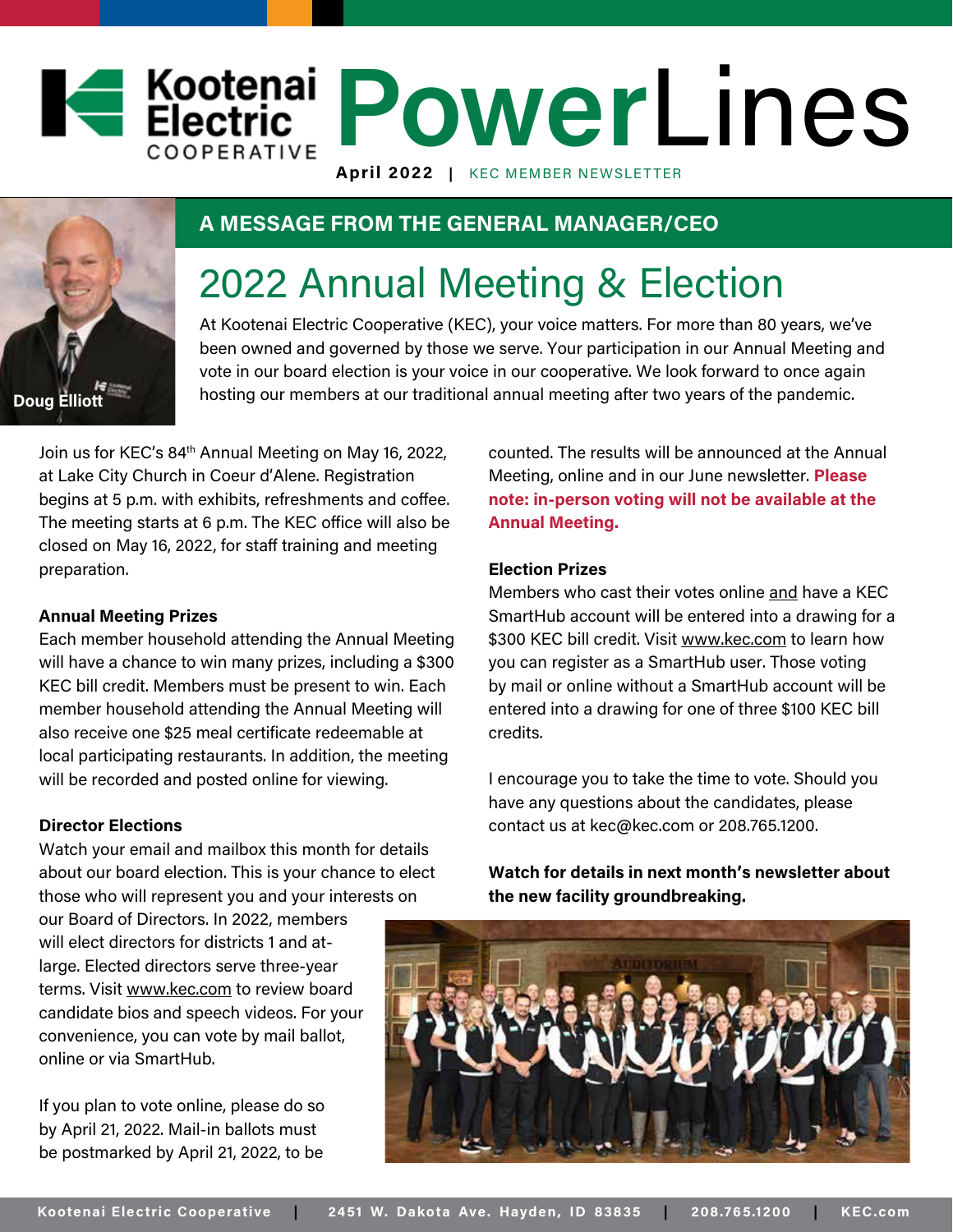# **Employee Spotlight:** Thomas Maddalone



**Thomas Maddalone is KEC's Safety Director and has worked for KEC for nearly six years.**

#### **What made you interested in working for KEC? How did you train for work in this field?**

My family loves North Idaho, and we were looking to relocate. KEC has one of the strongest safety cultures in the electric cooperative industry. Prior to getting hired at KEC, I worked as a journeyman lineman and safety coordinator for a cooperative in Colorado.

My training includes line school and an apprenticeship. I gained interest in the safety industry after working with fellow crew members to improve the safety culture at my previous cooperative. I have also served as a volunteer firefighter for many years.

I completed the Certified Loss Control Professional Program, which is co-sponsored by the National Rural Electric Cooperative Association and the National Utility Training and Safety Education Association. The purpose of the program is to provide an educational foundation for safety professionals, giving them the information and tools needed to be effective leaders of the safety function for their organization.

#### **What does a day look like for you as the Safety Director?**

In my role, I coordinate the planning, development and implementation of safety programs, safety orientations and emergency preparedness programs. I serve as a resource to the cooperative for safety, including ensuring safety equipment is current, conducting field visits, providing personal protective equipment (PPE) and more. I've also been very involved in the design of the new headquarters, as well as the indoor training facility described on the following page.

I serve as the primary investigator when damages occur on our system. This includes vehicle vs. power pole accidents and when homeowners or contractors dig into our power lines. Related to this, I am on the Kootenai County Utilities Council, which provides Call Before You Dig (811) service to Kootenai County.

#### **Tell us about KEC's safety program.**

KEC has a robust safety program with an excellent safety record. Our goal is to send all our employees home safe each day to their families. We hold regular safety trainings and promote employee feedback through our three safety committees. KEC's safety culture is one with open communication and we encourage discussions about safety issues. In fact, any employee can stop work if there is a safety concern. The group can then assess and identify the hazard before continuing work.

#### **What is the biggest challenge in your job?**

My day can change at a moment's notice. I could be in the office at a meeting in the morning and out in the field investigating an incident involving damage to KEC's equipment that afternoon. It is a fast-paced environment, but I really enjoy it. Managing safety through the pandemic has also been a challenge as we monitored changing guidelines, implemented CDC protocols and procured PPE through material shortages.

#### **What is the best part of your job?**

I enjoy meeting our members and coordinating with other organizations on safety issues. I appreciate my co-workers—they take such pride in safety that they make my job easier.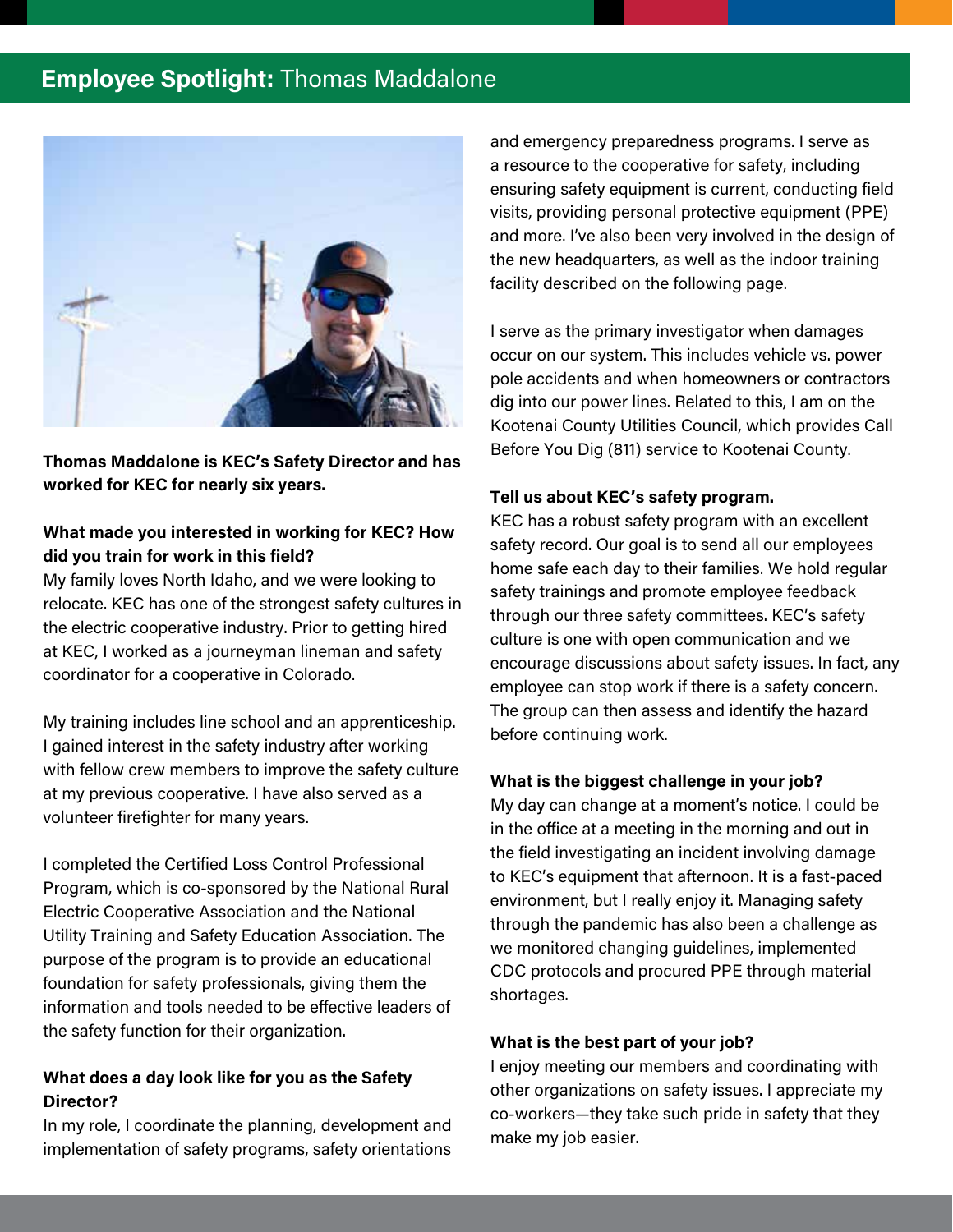

# New HQ Update: Training Facility

By the time this newsletter is printed, we will have broken ground at our new Rathdrum location. We expect to provide regular updates and images as work continues. This month we'd like to feature the new training facility at our headquarters.

The growth in our area has increased our workload and that means we need more lineworkers. It can be a challenge to find qualified lineworkers and there are few training opportunities for this trade in the Northwest. During the design process of our new headquarters, we began considering the development of an indoor training facility and began collaborating with the North Idaho College Workforce Training Center, NW Line Joint Apprenticeship and Training Committee, and neighboring cooperatives, municipal and public utilities.

The KEC training facility emerged as a best practice from those discussions and will allow us to train our apprentices right here in our community, with both an indoor and outdoor training area. The indoor portion will be about 8,000 square feet and 43 feet tall, which provides the necessary space for our line workers to set power poles

inside and to pull bucket trucks into the facility to work next to the poles. The design allows for flexibility and updates so our lineworkers can test new and emerging technologies in a controlled environment rather than putting it in the field first, which improves reliability for our members. A huge benefit of the indoor training facility is that it allows apprentices and lineworkers to train safely regardless of weather, season changes and or daylight to better prepare for work in less favorable conditions.